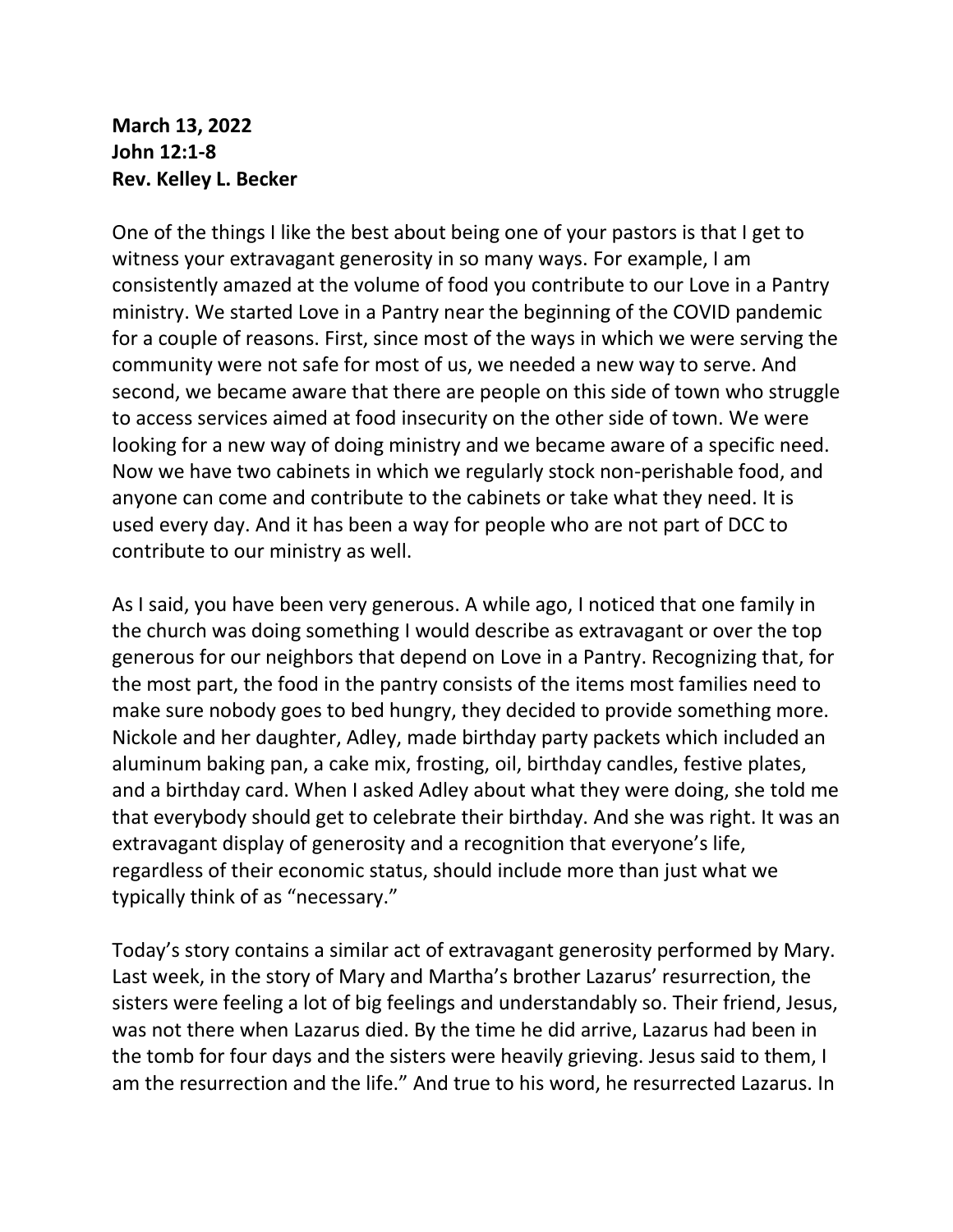this story we will see that when Jesus talks about himself in terms of being "the life," he means abundant life. This is John 12:1-8.

**12** Six days before the Passover Jesus came to Bethany, the home of Lazarus, whom he had raised from the dead. **<sup>2</sup>** There they gave a dinner for him. Martha served, and Lazarus was one of those at the table with him. **<sup>3</sup>**Mary took a pound of costly perfume made of pure nard, anointed Jesus' feet, and wiped them with her hair. The house was filled with the fragrance of the perfume. **<sup>4</sup>** But Judas Iscariot, one of his disciples (the one who was about to betray him), said, **<sup>5</sup>** "Why was this perfume not sold for three hundred denarii and the money given to the poor?" **<sup>6</sup>** (He said this not because he cared about the poor, but because he was a thief; he kept the common purse and used to steal what was put into it.) **<sup>7</sup>** Jesus said, "Leave her alone. She bought it so that she might keep it for the day of my burial. **<sup>8</sup>** You always have the poor with you, but you do not always have me."

Lazarus, who, in the last story, had been a symbol of death and despair, here, is full of life. He was sharing a meal, a symbol of abundance, with his sisters and their friends. Imagine the feelings in the room as they gathered. Jesus must have known his time with them was ending and the ones sitting with him that night knew it too. He had caused quite a stir and that would not go unanswered by the authorities. The joy of Lazarus very much alive and the grief of Jesus whose time was short collided. It was all there in that one room, around one table. Mary's response to the moment and to Jesus added a strong fragrance to the room. "This holy moment was felt, bodily. In Jesus' feet, in the hands and hair of Mary, in the senses of all in the room breathing in the scented air. A smell of grief and love and care all held together…The extravagance of Mary's purchase, a very costly perfume, was met equally by the extravagance of her action - showering Jesus with love and affection and care by even using her hair on his feet. She held back nothing - neither her money, nor her goals, nor her ego, nor any insecurity kept her from this manifestation of profound love." (*enfleshed: liturgy that matters*-John 12:1-8, verb tenses altered)

And then there was Judas, unable to be fully present to the joy or the grief. Though he was physically there, his heart was not. He missed the holiness of the moment. I imagine he sensed that everyone else was experiencing something he was not. And instead of admitting that, he criticized Mary's extravagance and reduced her generosity and love to a monetary transaction, "Rather than spend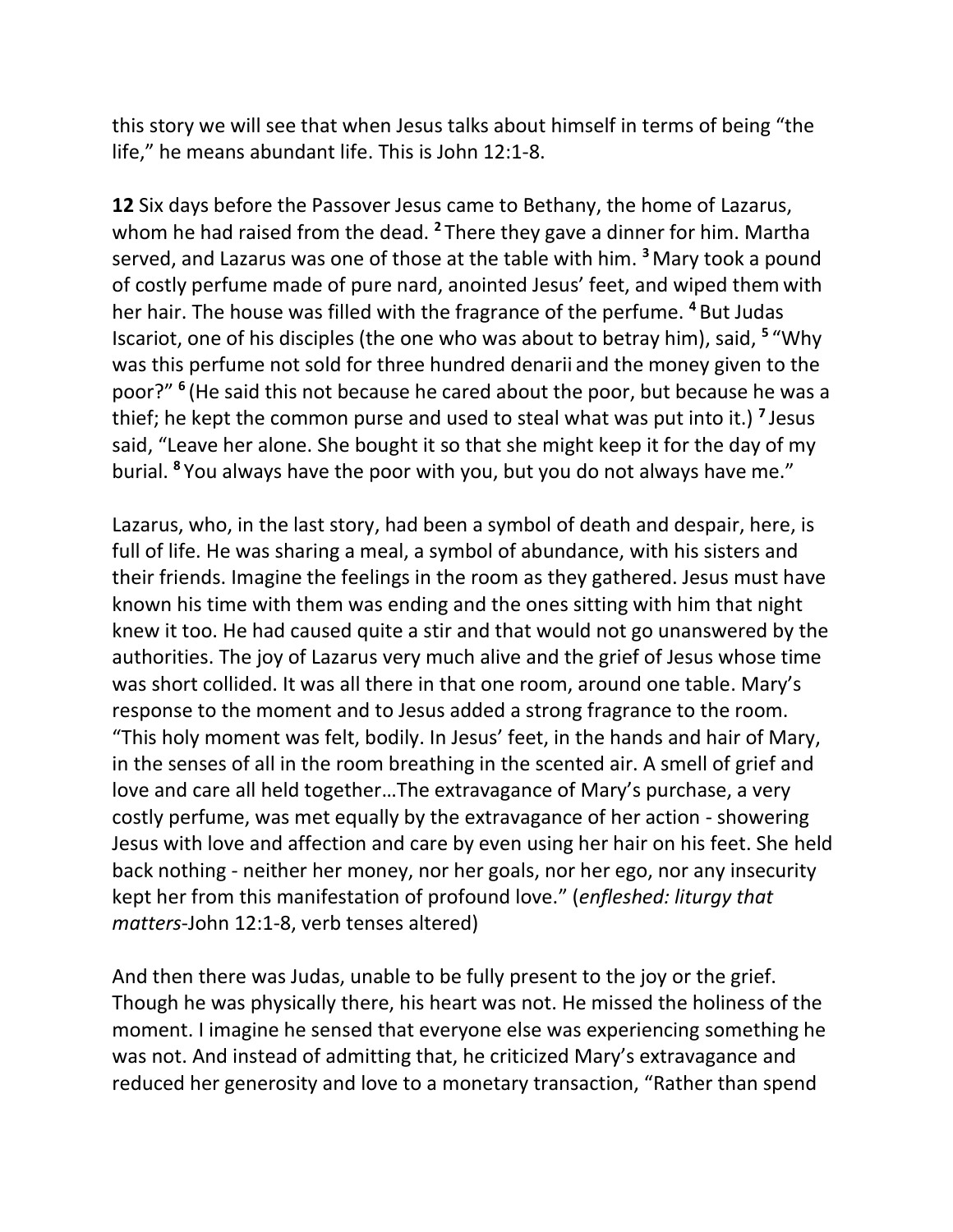almost a year's wages on that perfume, you could have done more practical things with all of that money." I mean…Judas is right. Jesus did not need to be anointed. The room did not need to be filled with the aroma of her love and devotion. It was not necessary at all, in the same way, I guess, birthday parties are not necessary.

Before we get too down on Judas, let's admit that sometimes we all tend to act as if the most practical, efficient way is the best way. For as long as I have been in church leadership, I have been aware of the tension that exists between the need to get things done and to be good stewards of our resources and the call to truly enter into the lives and suffering of one another and our neighbors, to be present and extend radical hospitality. If we are to represent God in this world then we must recognize that since God is a God of extravagant, over the top generosity and love, we are called to the same. In the kin-dom of God, birthday parties are necessary, loving people hard is the norm, recognizing that the things that enrich our own lives, can and should enrich the lives of people who are experiencing poverty and other forms of suffering. I am talking about things like art, music, candles, perfume, pets, good books, and birthday cakes.

Don't misunderstand me. If someone is starving, we aren't just going to throw some confetti at them and sing happy birthday. I think what this text is here to remind us is that we can do both. We can serve our neighbors food and make sure we celebrate their birthdays. We can provide cold weather gear to the ones who are unsheltered and facilitate opportunities for them to create and enjoy art and music. The kin-dom of God is not an either/or place, it is a both/and place; it is a place of abundance. God promises all of us an abundant life, not just the ones who can afford it. Throughout history, though, abundance hasn't come without a struggle. And since it is Women's History Month, it's a good time to recognize that very often, women have been a big part of that struggle.

On January 12, 1912, workers at the American Woolen Company Mills in Lawrence, Massachusetts, opened their pay envelopes to find that their wages had been cut. The company workers were predominantly immigrant women, and they weren't having it. They took to the streets in protest. The "Bread and Roses Strike" was the first major strike of textile workers in New England. Carried on throughout a brutally cold winter, the strike united dozens of immigrant communities under the leadership of the Industrial Workers of the World and was led largely by women.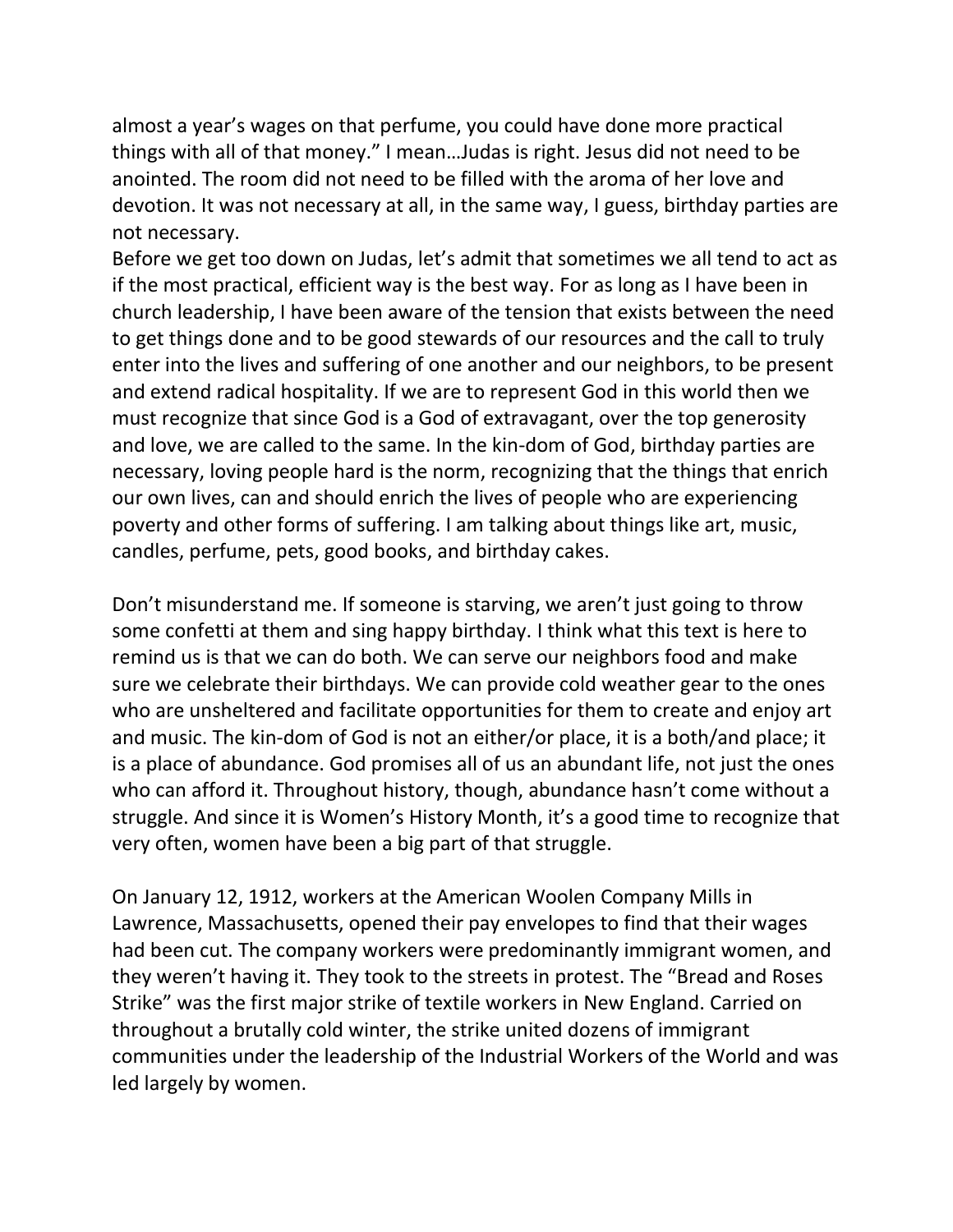In addition to a generally favorable settlement, the strikers have been credited with inventing the moving picket line, a strategy that made it impossible to arrest them for loitering. They won pay increases, time-and-a-quarter pay for overtime, and a promise of no discrimination against the strikers. The name "Bread and Roses" is taken from a poem, written by James Oppenheim, which appeared in *American Magazine* in 1911. The poem is printed on the insert in your bulletin. Initially, people thought Oppenheim was inspired to write the poem by a strike sign carried by protesters that said, "We want bread, but we want roses, too!" The truth is the poem came first and it was embraced by the strikers and the notion of "Bread and Roses" has become a cry for justice and dignity for women workers around the world.

The phrase "bread and roses" expresses what I have been talking about his morning: Human beings need more than basic needs and a "barely scraping by" existence. We need beauty, the beauty that comes from education, the opportunity to appreciate nature, art, music, and literature. These things are not luxuries and unnecessary extravagances. Consider how they affect mental health and our ability to appreciate and understand people who are different from us. God's dream is for everyone, whether they have money or not, to live a life of abundance.

At the end of the story, Jesus said, "You always have the poor with you, but you do not always have me." When we read the words gospel authors put in Jesus' mouth, not only should we not assume that Jesus actually said them, but we should also not assume that we can interpret exactly what the author was trying to tell us. In this case, we can be sure, based on what we know of Jesus, he was not suggesting that he didn't care about poverty, or the people affected by poverty. That would be inconsistent with so many Jesus stories in all four gospels. It should be clear to anyone even minimally familiar with Jesus' life and the ways in which his life revealed the character and heart of God that God was and is deeply concerned about economic justice.

Jesus' response to Judas' suggestion that Mary's actions were impractical or inefficient, is a reference to Deuteronomy 15:11. In the first eleven verses of Deuteronomy 15, the author outlined the process for remission of debts every 7 years for the Israelites; an opportunity for the ones living under the oppression of